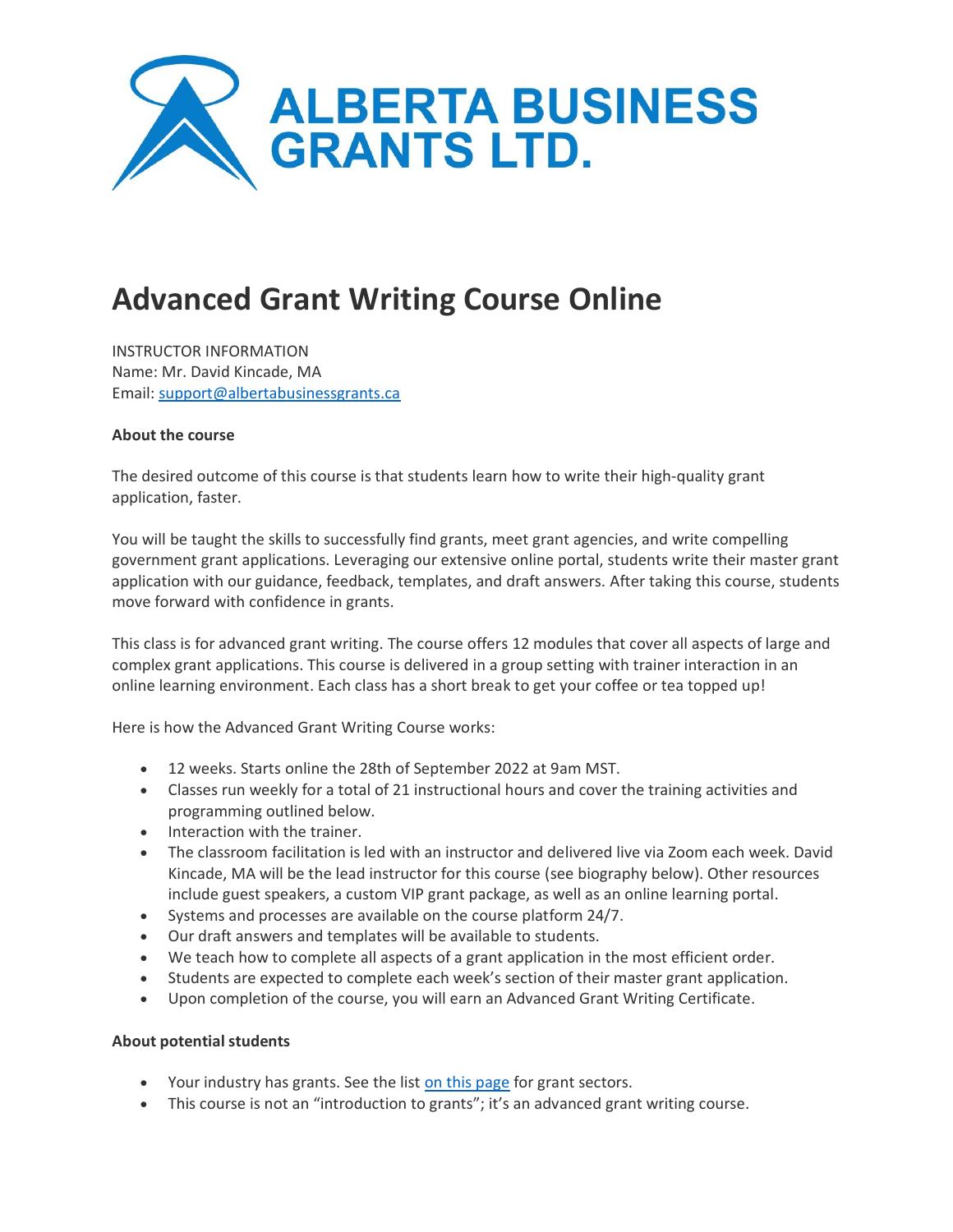- Students include company founders, as well as employees in grant-eligible organizations.
- Students are building a master grant application. This course is for large, complicated grant applications (i.e. emission reductions, geothermal, municipalities, non-profits, innovative, scaling technology platform, and exporting globally digitally).
- Training Cost: \$5,000 plus GST.

# **Course Syllabus and Training Details**

# **Module One:**

• **Grant Fundamentals.** Gain an understanding for which documents, information, and resources are critical to succeed in grant applications. Learn to engage and identify stakeholders in a way that builds trust.

# **Module Two**

• **Finding Grants.** Learn how to efficiently and effectively find grants that fit your business. Become proficient at identifying and tracking government grants.

# **Module Three**

• **Product on a Page.** Develop the skills required to put your grant application on one page. Students complete a Lean Canvas model that answers the most important grant agency questions.

## **Module Four**

• **Meeting Preparation.** Learn the steps and skills required when it comes to meeting with grant agencies and building trust. Create a meeting preparation template to ensure the most important questions are asked before you meet with the agency.

# **Module Five**

- **Project Management.** Most grants fund projects, not general operations. Learn how to build clear and concise project plans, including objectives, anticipated outcomes, and deliverables.
- Large grants require business plans and financials. Learn to build business plans by leveraging grant application content.

# **Module Six**

• **Technology Roadmap.** Grants require are clear technology path forward from conception to commercialization. Gain an understanding of technical details, communicating with technical teams, and which questions to ask. These answers can be integrated in the grant application. This method saves hours of time and strengthens a team.

#### **Module Seven**

• **Marketing Overview.** Learn how to think like a grant agency when it comes to marketing. Draft thorough and compelling answers to the most common marketing questions.

# **Module Eight**

• **Intellectual Property.** Nearly every grant application asks multiple questions about patents, trademarks, copyrights, and trade secrets. Learn to leverage government-funded resources to build great answers, save time, and reduce risk. Templates are available to assist students.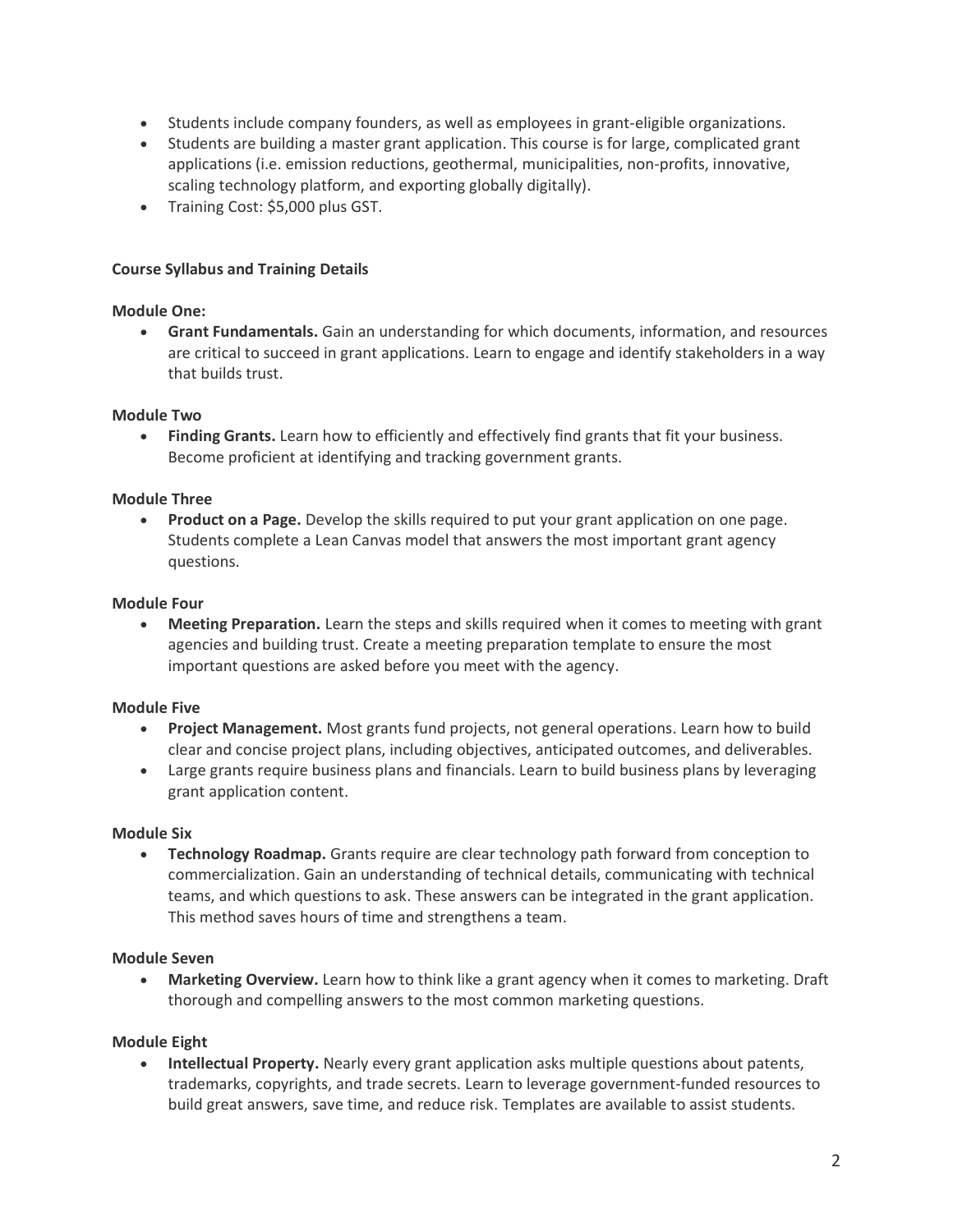# **Module Nine**

• **Risks & Mitigation.** Governments want to mitigate risk. Learn how to communicate with riskadverse grant agency staff. Our team has developed extensive checklists to ensure you are planning for business and project risks. You will have access to our draft answers and research to develop your own responses.

# **Module Ten**

- **Economic Impacts.** Grants are government money, and governments have economic goals. Learn how to communicate your economic impact in your grant applications. Leverage our government research content to present your application in the strongest position.
- **Social Impacts.** Governments often use grants to further their social goals. Gain an understanding how to communicate your business' diverse social impacts to grant agencies. Our team leverages government research to build exceptional answers.

# **Module Eleven**

• **Bringing it all together.** Students have gained the skills required to write a high-quality grant application, faster. In this class, students update and finalize the most critical aspects of their grant application. This class helps prepare students for the final presentation.

# **Module Twelve**

• **Individual Grant Presentation.** Students will be given the opportunity to present their work. Feedback will be given from other students and the instructors. By the end of this course, students will have a high-quality grant application completed.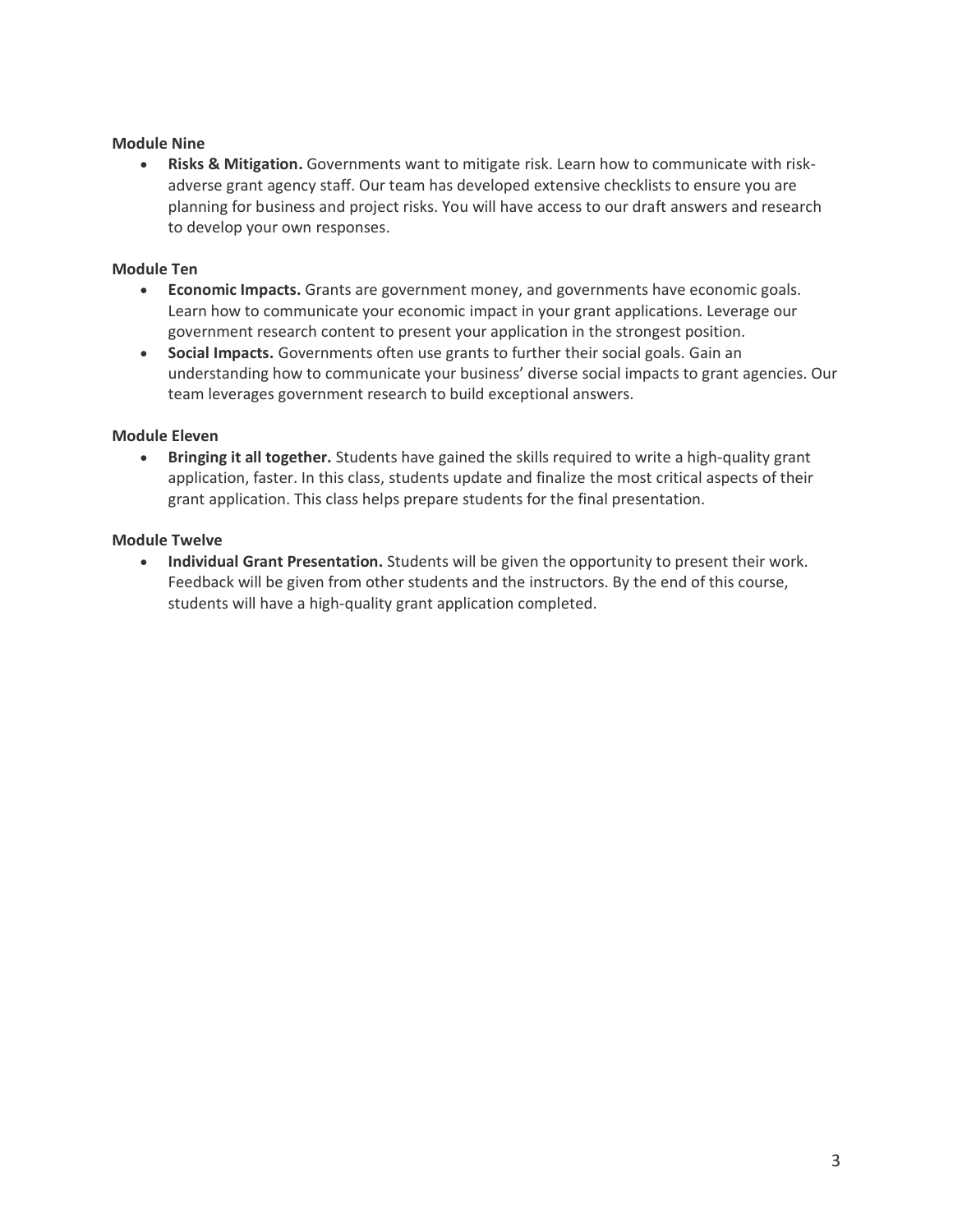## **OTHER COURSE DETAILS**

### **Hours**

- Instructional Hours: 21 over 12 weeks.
- Classes are 1.5 hour each week.
- Two 1.5-hour labs for grant calendar and one-pager feedback

### **Dates of Training**

- Begin: September 28, 2022
- End: December 14, 2022

# **Course Title:**

• Advanced Grant Writing Course

## **Delivery Method:**

• Online

## **Credential:**

• Advanced Grant Writing Certificate awarded at the end of class

# **Provider Name:**

• Alberta Business Grants Ltd.

## **Provider Type:**

• Private Trainer

#### **Mailing Address:**

PO Box 88051 Rabbit Hill Post Office Edmonton, Alberta T6R 0M5 Canada **Phone Number:** 780-297-6177 **Website:** <https://albertabusinessgrants.ca/grant-writing/>

**Cost:** \$5,000 plus GST

**More Information** Ask up about possible training grants.

## **Instructor: David Kincade**

Biography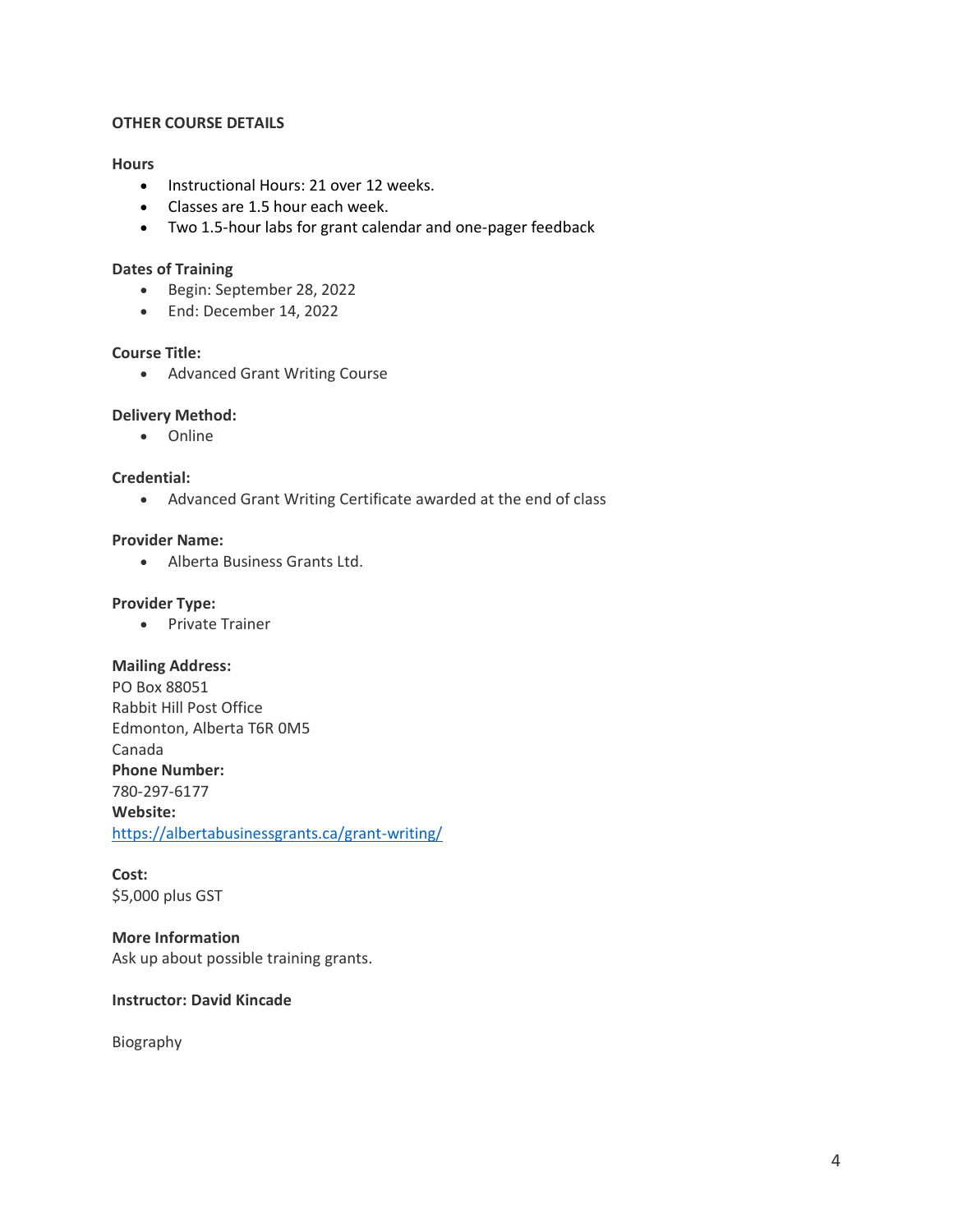David's background includes nine years as a successful grant writer totalling over \$4.5 million in wins. He has written several winning applications for nearly every prestigious business award in Alberta. He is the author of *The Ultimate Guide for Winning Government Grants: 100 Golden Grant Rules.*

Prior to Alberta Business Grants, David worked for four years at the Legislative Assembly of Alberta as a finance research analyst and executive assistant to the leader of the official opposition. He has taught political science students at the University of British Columbia, Wilfrid Laurier University, Grant MacEwan University, and the University of New Brunswick. David speaks enough French to get by and holds a Master's degree in Canadian Politics specializing in media and public opinion. David has been a member of the Edmonton Sunrise Rotary Club for five years, volunteers with Elevate Aviation, and plays recreational hockey. David is committed to living a life of success and significance in his community.

# **TESTIMONIALS**

"I have worked with David Kincade over the six years and find him both high integrity and very knowledgeable. David told us what he would do, when, and delivered every time. Uncommon in today's world so I highly recommend him. He has completed more grants by far than his costs." Ed Alfke, Chairman of Radicle Inc.

2017 EY Entrepreneur of the Year in CleanTech and Environment

"I've known and worked with David for years. He is an expert at government grants, political process, and business awards. If you're trying to secure government funding, you found the best." Frank Burdzy, President & CEO Champion Petfoods 2016 Exporter of the Year & Premier's Award of Distinction Winner

"I've known David for several years. He is hard-working, organized and brilliant at securing government funding and winning awards. He has helped us build relationships with key stakeholders and win large government grants. If you're trying to secure government funding, he is head and shoulders above the rest anyone else we have worked with." Ted Power, President ViewTrak Technologies

2017 Alberta Small Business Award of Distinction, 2017 Innovation of the Year – AIRMILES Small Business Achievement Awards, and 2016 Alberta Export Award of Distinction

Other Testimonials:

*"My team and I booked David Kincade's 1-hour working session. We were blown away by his grant knowledge. He showed us how grants work, which grants we should apply to, and answered all our grant questions. I highly recommend this service if you're looking to figure out how to win business grants."* Brandi M.

*"I signed up for the 1-hour working session with David. I was blown away by how many grants he found for my business, as well his grant knowledge. Prior to this meeting, I was relatively new to the grant space. He showed me everything from how governments work, where to find grants, how to successfully*